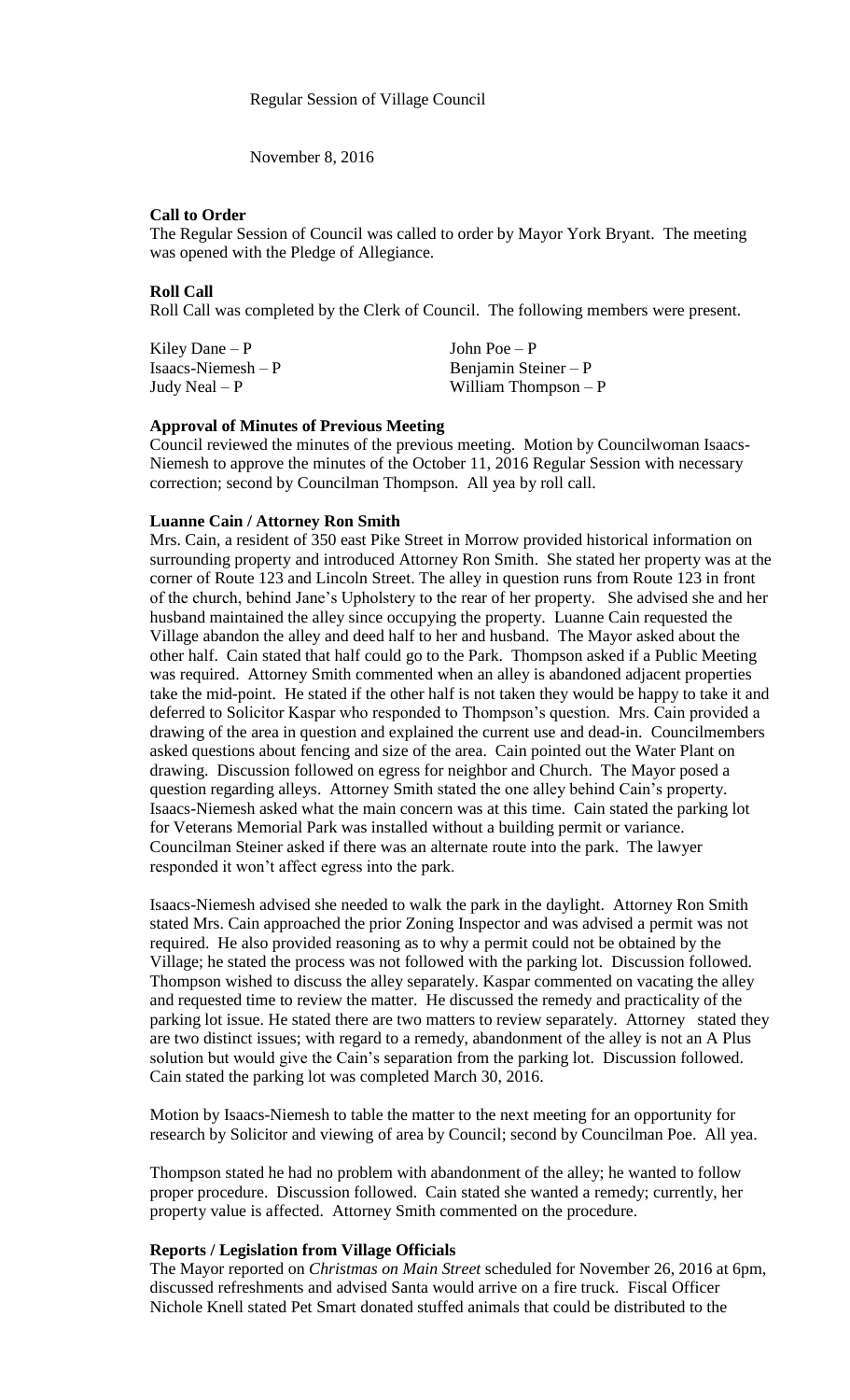## Regular Session of Village Council

November 8, 2016

children at the November event. Mayor Bryant requested input regarding the title for a Saturday, December 10 activity for the community. Council agreed on *Christmas in Morrow Event*. He discussed preparation and logistics with participation from Council and Village staff members. The Mayor advised the event would be free; his son Richard would donate hot dogs, Pat Davidson in Corbin would roast a hog and the vocational school is cooking turkeys.

Mayor Bryant referred to the previous month's discussion regarding Park Board funds. He provided a copy of a cancelled check of a 2012 donation of \$1,000 from *Morrow to Morrow.*  Discussion followed.

Thompson discussed Christmas decorations. He advised Barbara Thompson, Cindy Wilmot, Nichole Knell and Bonnie Campbell sorted the stored decorations from the Village garage and devised a plan. Discarded items were donated. Help is needed after Christmas to take the decorations down in the Village.

Poe discussed street lights concerns; he advised a neighbor Odell Bryant had a lamp out and George Bocklett wished his light turned off. The Mayor noted several street lights were out. He stated Poe should take care of the matter and Council would back his decision. Poe also advised after riding on the Bike Trail, Jack Horner appeared ill upon entering his shop some time ago. Mrs. Poe determined help was needed from the Fire Department EMT. Poe read a thank you from Mr. Horner which was accompanied by a \$100 donation to the Village. Poe suggested the donation be earmarked for Christmas candy the Fire Department would distribute. Knell stated the funds will need to be appropriated before donation. Kaspar explained why a Resolution was needed.

Neal on behalf of the Historical Society thanked the Village for storing artifacts at the Village facility. She advised all items were removed except one display cabinet.

### **Public Forum**

Randall Bundy, a new resident of the Village, stated the small town atmosphere of the Village of Morrow was refreshing; he was formerly a big city dweller. Neal commented on his connection with the Randy Osbourne family. The Mayor welcomed and thanked him for his comments Discussion followed.

Bruce Miller stated on Saturday, October 22, there was rusty water throughout the Village. The Mayor advised one pump at the plant was down; he explained the situation and notification of the problem. He stated we operated from one pump; it came back up to normal level within 12 to 15 hours. An 8" steel pipe which burst in the building was repaired. Thompson advised when the pipe burst, water ran backwards causing disruption in pipe line. Miller asked if the alarm was ignored. The Mayor responded no. Bruce Miller asked if overpayment to prior Public Works employee Erwin was repaid and who authorized payment. Solicitor Kaspar advised we cannot comment on litigation.

### **Reports / Legislation from Village Officials Cont'd**

Reports provided to Council included Mayor's Court Report and Bank Reconciliation, Village Fiscal Revenue Status by Fund Summary, Bank Reconciliation and Disbursements. Knell stated estimates on electric bill and other line items were on page 3.

Fiscal Officer Nichole Knell requested appropriations adjustments, increase of \$268 in General Fund for Flood Insurance, move funds for Duke Energy Street Light billing, \$253.46 and \$147.98, \$1800 for electric and gas billing, \$1200 to install a swing set at Penders Park to replace old one with rotted pipe (Public Works Mike Bryant would install.) and \$100 increase in appropriations in Fire & Life Squad Fund.